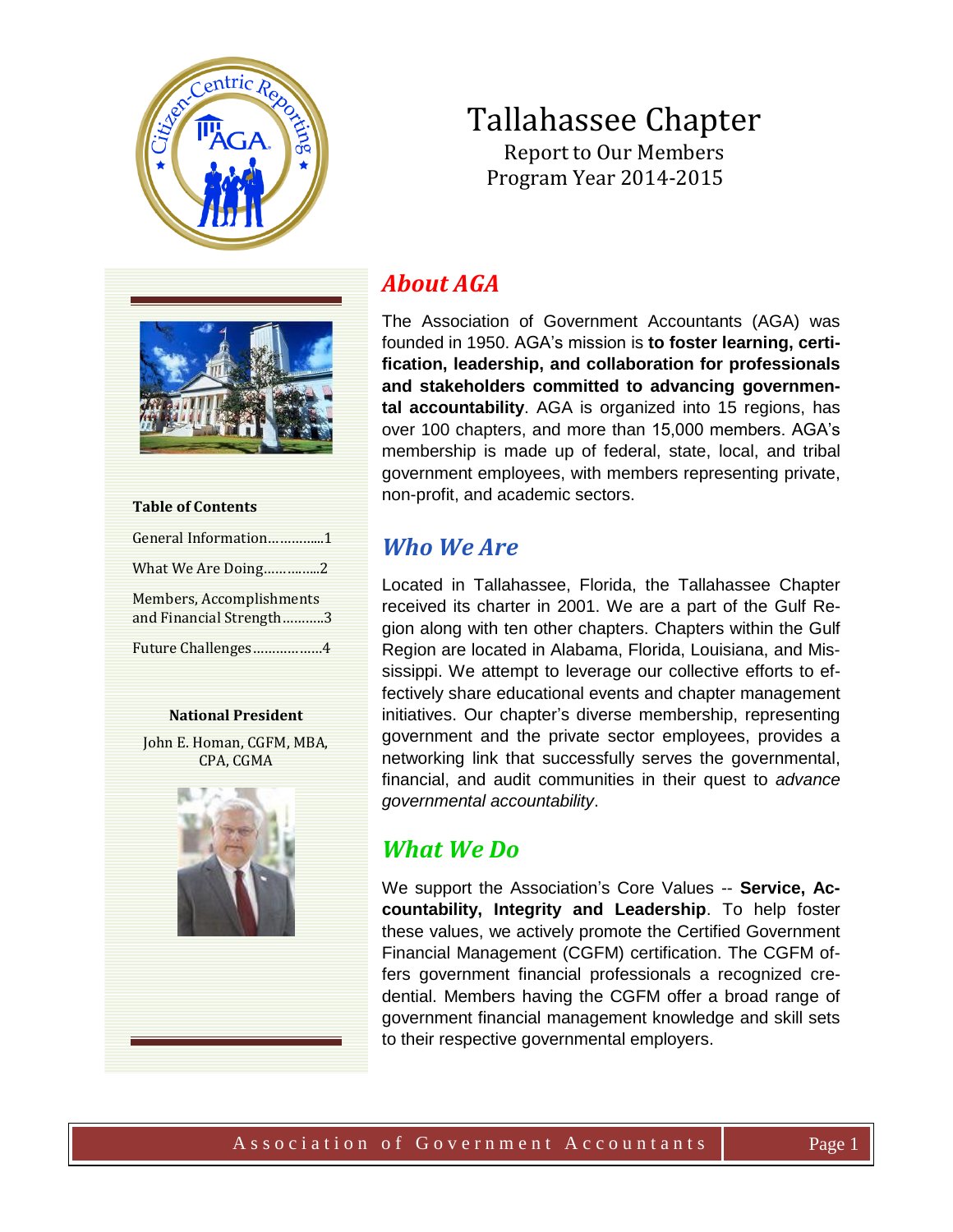#### **Strategic Goals:**

Provide members with quality programs, products and services

Provide continuing education to meet the changing needs of the government accountability profession

Provide opportunities for members to serve the chapter and gain leadership experience

Promote AGA's CGFM program

Promote community service

Increase membership

#### **Significant Accomplishments**

Education

Community Service

Developing Future Leaders

Our chapter has almost 300 members, primarily from the state government sector and local university participation. Our monthly chapter meetings, educational webinars and annual governmental training event offers opportunities for members and nonmembers to network with other government accountability professionals. Whether at the local or national level our members are able to leverage networking opportunities to better learn from each other regarding ways to offer a best-in-class financial service to our ultimate stakeholder—the taxpayers. We promote government accountability at all levels of government. We participate in **Citizen Centric Reporting**—a simple four page document for the government entity to inform their citizens about the services provided and challenges to be met.

### **Education**

We have eight monthly meetings at a central place to accommodate diverse locations of staff, and host eight webinars through the AGA national office, which we offer free to members. We offer an annual two-day government training event each spring for members and nonmembers. The annual two-day training event offers timely and relevant education, and helps our attendees obtain continuing professional education to maintain their various professional certifications. Our attention to quality allows us to attract significant participation for these events—providing value to our members and other attendees as well as their employers.

### *Community Service*

Our chapter has been active in assisting the Ronald McDonald House, elders in the community, and WFSU Public Radio, as well as providing volunteers to assist in fund raising drives for other causes.



AGA members in a recent 5K Run/ Walk to benefit the Sickle Cell Foundation

Our efforts focus on giving back so others have the opportunity to grow. Our Community Service efforts have made a difference in our community. Community Service events provide satisfaction for members and hope for those who receive the service.

### *Developing Future Leaders*

We take pride in the leadership opportunities our chapter provides. We focus on leadership opportunities in our annual government training event in an effort to empower members to step up and be responsible for some portion of the training. Their successes and experiences in these endeavors better prepare them to seek out leadership opportunities not only within our chapter, but also in their careers. The chapter offers cash scholarships to individuals on the basis of the candidate's potential for making a meaningful contribution to public financial management and the candidate's involvement in the community. Recently, the chapter has offered two \$500 awards and this trend is expected to continue.

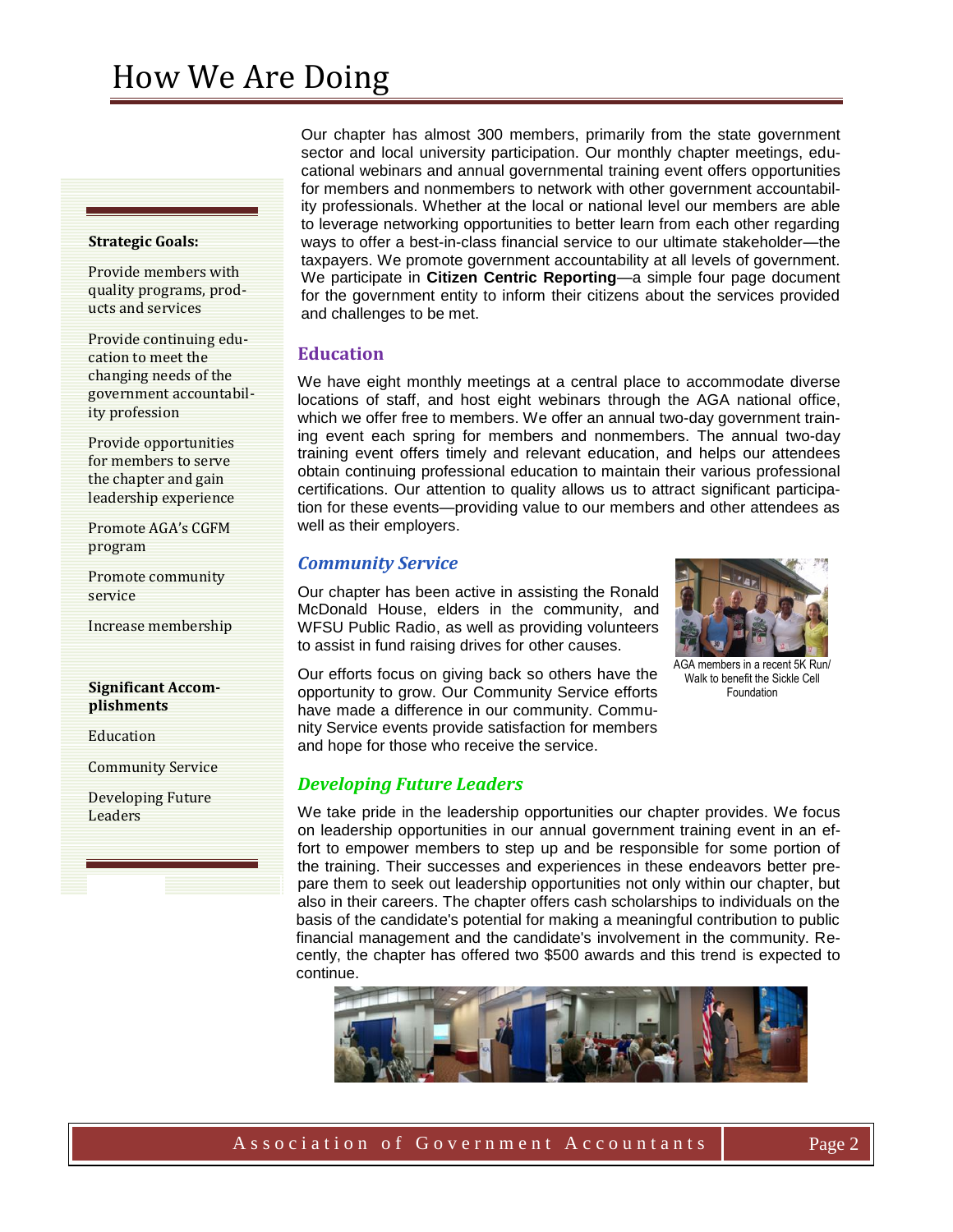## **Members**

Our chapter's membership has grown significantly over recent years. Located in Florida's capitol city, Tallahassee is also the center of Leon County government, and home to two public universities plus a large state college. Because of this, there is a strong government sector representation in our membership. Currently, government related employers account for approximately 84% of our members. Based on membership, the Tallahassee Chapter is in the top 10 of all AGA affiliates.

## **Recent Chapter Accomplishments**

Each spring the chapter sponsors a Government Training Event. The most recent training was another major success. Nearly 300 registrants attended the two-day training event, held in Tallahassee at the Florida State University Conference Center. Featured speakers presented relevant and interesting information which qualified attendees for up to 15 CPE hours. Evaluations from conference attendees were very positive, and will assist the chapter in making even more improvements with future training events. Planning for the next government training event is already well underway!

Our chapter also sponsored a three-day training event to prepare members and other attendees to take two of the three parts to AGA's Certified Government Financial Manager (CGFM) examination. The training session was full and training was deemed excellent based on attendee evaluations. Several attendees have since sat for and passed parts of the CGFM exam.

In total, the chapter sponsored training events that offered **63 CPE hours**.

### **Financial Strength**

The Tallahassee Chapter continues to have strong chapter administration/leadership and reliable individuals to perform core tasks. We have surplus funds from past operations, largely due to margins on recent annual government training events. The chapter seeks ways to spend the funds to best benefit members and the local community.

Our financial statements and supporting records are reviewed annually by an independent professional whose report is then approved by our Chapter Executive Committee before being forwarded to the national office of the AGA.



| <b>Comparative Revenues &amp; Expenses</b> |           |           |
|--------------------------------------------|-----------|-----------|
| <b>Revenues</b>                            | 2014-2015 | 2013-2014 |
| <b>Government Training Event</b>           | 57,265    | 45,105    |
| Luncheon Meetings                          | 4,150     | 3,495     |
| Webinars                                   | 1,050     | 960       |
| <b>National Dues</b>                       | 1,292     | 1,091     |
| <b>CGFM Training</b>                       | 7,700     |           |
| Other                                      | 518       | 285       |
| Total                                      | 71,975    | 50,936    |
|                                            |           |           |
| <b>Expenses</b>                            |           |           |
| <b>Government Training Event</b>           | 40,295    | 27,565    |
| Luncheon Meetings                          | 9,058     | 7,553     |
| Webinars                                   | 2,239     | 2,149     |
| <b>CGFM Training</b>                       | 10,460    |           |
| Other                                      | 11,487    | 9,454     |
| Total                                      | 73,539    | 46,721    |



A s s o ciation of G overnment A c c o untants Page 3